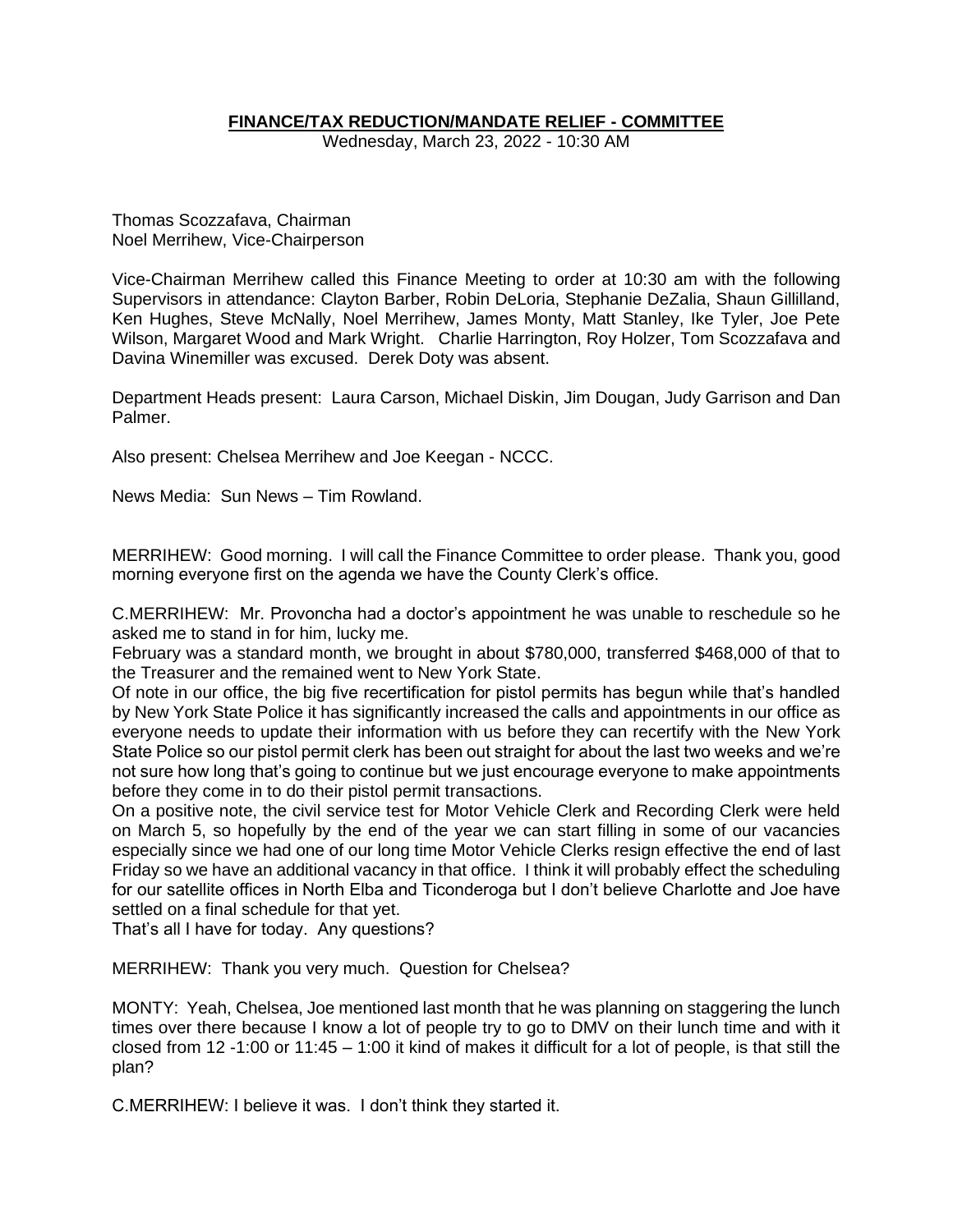MONTY: No, he said the end of this month. I was just wondering if it was still the plan to go forward with that?

C. MERRIHEW: I hope they do but I'm not sure how this recent resignation is going to affect the scheduling, with her gone on the days of the satellite offices are opening it only leaves two people in the office so I'm not sure what they are going to decide.

MONTY: My own thought is though, if we stagger the lunch it might help because there won't be that backlog of people waiting to get in.

C. MERRIHEW: I agree and I know, I don't think it's well advertised because we get a lot of people that come into our office upset that they've taken their time to come but I can't answer for sure, I'm not sure what they are going to work out with that.

MONTY: Thank you.

MERRIHEW: Further questions?

DELORIA: With these pistol permit renewals I understand that you are being inundated with people over there, is there anything our communities can do to get the word out and have them call and make an appointment? Do you have anything on your website regarding that issue?

C.MERRIHEW: It is on the website and since about the beginning of Covid we have been really encouraging appointments so I think a lot of our regular customers know that. We still take walk ins because were' not going to let someone drive all the way from Newcomb and say, no, you don't have an appointment you have to go it just helps the flow of the office better.

DELORIA: We'll try and push that out on our end through social media and our newsletter next month so we'll get the word out, anyway we can help you. We don't have that many people down there but I'm sure with this pistol permit renewal –

PALMER: But they all have a street light. *(laughter)*

MERRIHEW: Anything further for the County Clerk's office?

C. MERRIHEW: Thank you.

MERRIHEW: Next, we have Ms. Laura Carson, Auditor

CARSON: Good morning. Page one, is my department head expense report. The coroner's have responded to 17 calls and there have been 3 funeral home removals. Page two, is the supervisor expense report. Page three, is our invoice data collection summary. We've processed 1,886 invoices and noted 155 errors in February. The year to date overpayments we have prevented are \$2,224.00 and the year to date duplicate payments we prevented are \$147,710.00. Page four, is our auditor budget. Page five is the assigned counsel summary and in February we received 81 assigned counsel vouchers to process. We sent 178 to Chambers and we paid 227 totaling \$131,938.00. With the last 20-21 check run in February I can provide you with the final numbers for the budget year. We processed 853 vouchers and we paid \$485,000 in fees. There was 732 family court vouchers that totaled \$378,863.00, 4.99% of that was travel expenses at a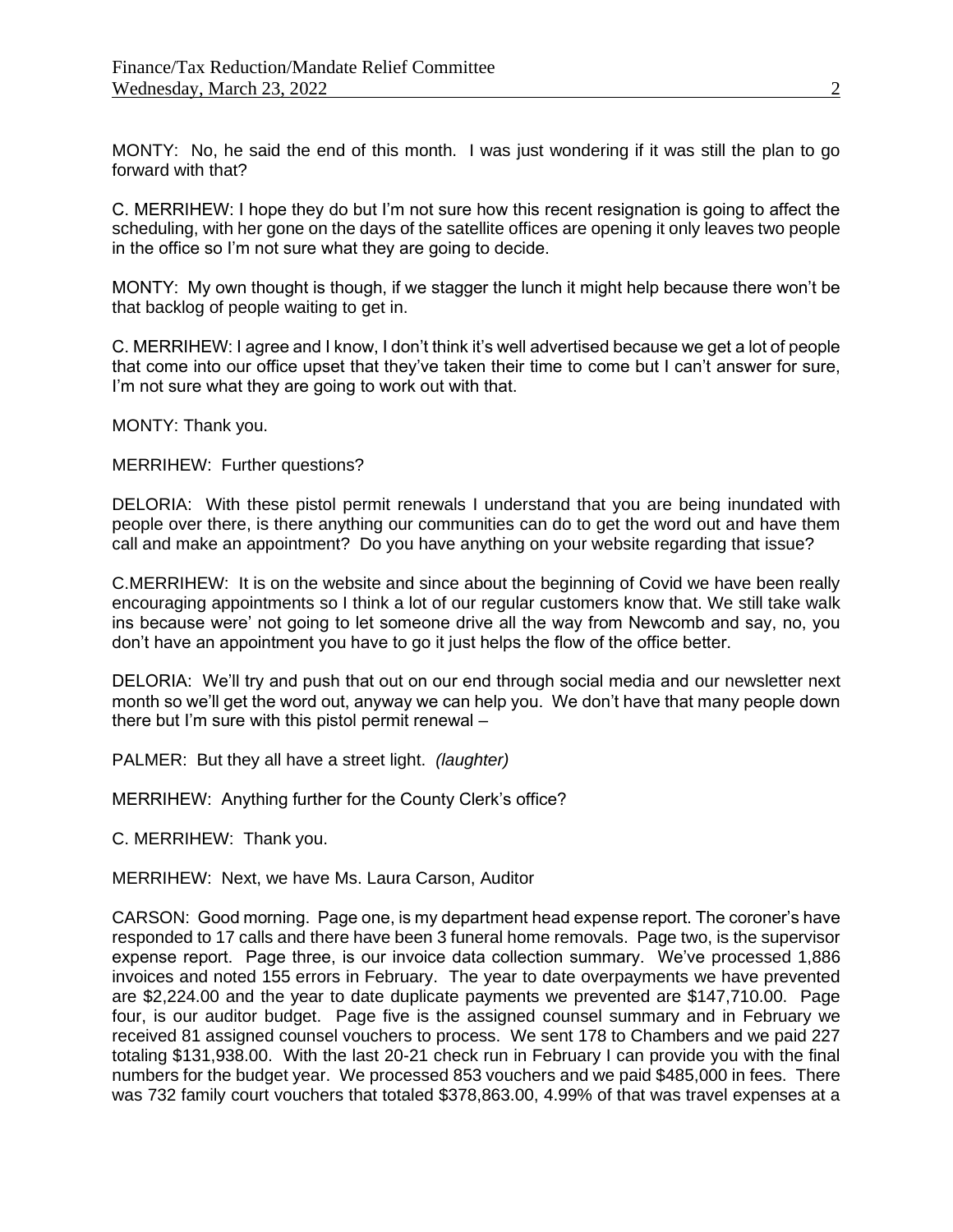cost of almost \$19,000.00. Our travel expenses in Family Court are extremely low. They are still holding hearings for family court virtual if possible. For comparison, in 2019, we spent \$135,000 in travel expenses. There were 110 criminal court vouchers, these are the cases that originate in our town or village courts sometimes they are transferred to county court. These vouchers totaled \$85,346.00, 24.4% was related to travel expenses at a cost of \$17,444.00, in comparison to 2019, we expended \$27,331, in travel expenses.

The assigned counsel year to date budget report is page six, it's for 2021, it's our final budget including administration fees. Our budget is almost \$700,000 and we've expended almost \$500,000, I think as of Thursday it's safe to say the virtual hearings have saved us a lot of money. Page seven is the assigned counsel year to date for 2022, and as of the date of this report, we've only expended \$5,000 in actual assigned counsel fees and the rest is administration. Does anybody have any questions?

MERRIHEW: Questions for Laura this morning on her report or for any other reason? Being none, thank you very much Laura. It's a nice report.

CARSON: Thank you.

MERRIHEW: Next we have Real Property, Mr. Wainwright is with us this morning.

WAINWRIGHT: Good morning everyone. You have our budget there and if there are no questions I've just got a couple of other things.

This is one of the busiest times of year for our office as we prepare for the tentative assessment roll. As your all probably aware it comes out May  $1<sup>st</sup>$  it has to be filed on or before May  $1<sup>st</sup>$ .

Grievance day this year as you know it's the fourth Tuesday and it would be May  $24<sup>th</sup>$  for the majority of your towns unless your assessor works in more than one town, they can't be in two places at once so they adjusted that.

We have Board of Assessment review training scheduled for April 20<sup>th</sup> from 6-9 pm. It's going to be right here. We've invited all the new members, all the members of BAR's that have been reappointed this year as well as, any other members in towns that are doing a full reval as per their cyclical plan, their actual project. If anybody else wants to come we won't turn them away, we've always got room. So far we've got about 15 scheduled for this year. Just a reminder, that I know a lot of towns are having trouble finding Board of Assessment Review members. If your town normally has three you need a quorum so two, if your town normally has five you would need at least three people on grievance day. There is the option of going to a county board of assessment review but nobody seems to be too thrilled with that so that's something we like to try and avoid. Mike Diskin is happy about it, he wants to try it. Other than that, I'm all set.

MERRIHEW: Can you remind me of my BAR members, what is the criteria? Say they took it three years ago, when do they have to have it?

WAINWRIGHT: Five years.

MERRIHEW: Okay.

WAINWRIGHT: Right and they are all staggered terms so it depends on what year they started.

MERRIHEW: Thank you. I appreciate it. Questions for Dave? Thank you very much.

WAINWRIGHT: Thank you.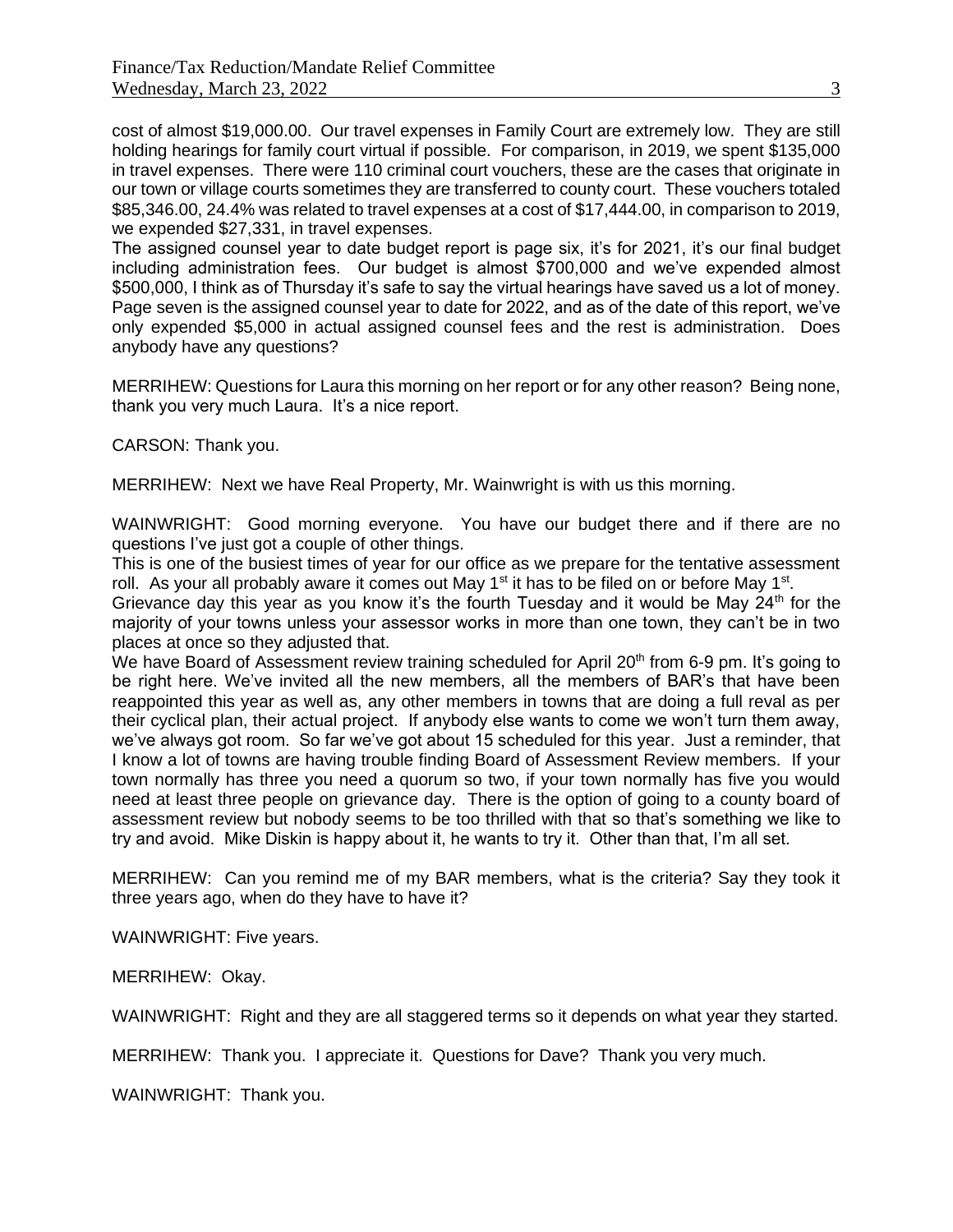MERRIHEW: Mr. Diskin.

DISKIN: If they go to a county board assessment of review I think you are going to find a lot of candidate people who aren't going to want to be Chairman of the Board or Treasurer or Clerk of the Board, Judy is going to have to sit in on that. We've done a couple of them and they are not fun.

GILLILLAND: That Chairman would be, surviving Chairman of the Board.

DISKIN: That's right. Okay let's start with sales tax, sales tax as you can see is still surging pretty good. We are considerably ahead of last year at this time. We're almost a million, three ahead of last year at this point we're up about a little over 21% so we're doing very well with sales tax. Part of it obviously is gas I'm assuming because if we look at the next report which is occupancy we are actually down a little bit last month, not a tremendous amount \$17,000, but it's not a huge, there's not a big growth in occupancy last month. We're getting a lot of money this month. March is the second busiest month for us with occupancy the reason being that in March everybody reports, the annual people, the quarterly people and the monthly people. The annual reports all come in March so we get a lot of reports in March and that's one of our biggest months other than September which is a lot of August reports its one of the busiest months for occupancy is in August and we get that money in September but so far, this month what we've seen coming in in March is going to be at least as much, if not more than last years. We're doing well in tourism as well and that obviously is the driver of sales tax because Essex County is the only county in the State of New York where hospitality is the number one sales tax.

MERRIHEW: The only one?

DISKIN: It's the only county in the state, it's the number one sales tax driven. If you look that up the money that we get from hospitality, we consider it hospitality it's not only hotel stays but food and beverages.

HUGHES: Does that include New York City, Kings County?

DISKIN: Everybody in New York State, we're the only one in the state that our #1, not that we get the most money but we are the #1 percentage of sales tax that comes from hospitality. Well, most of them it's obviously a little less but we're the only one in the State that gets their sales tax most from hospitality so it's a very important sales tax and you can see that even with the gas prices the way they are our sales tax, as long as we continue to have good occupancy, we're going to – we saw that when we had the dip during Covid how our sales tax went down and that's primarily from people not coming to the county. So I covered those two and I have my expenses and revenue for you there unless somebody has some questions I have a couple other things I want to go over.

MERRIHEW: Questions for Michael?

GILLILLAND: I guess the bill is in legislature right now to suspend the gas tax will that have any effect on us?

DISKIN: We're not a huge provider of sales tax, we don't get a tremendous amount of sales tax from gas. As most of you know to travel you head to Plattsburgh or you go to Glens Falls and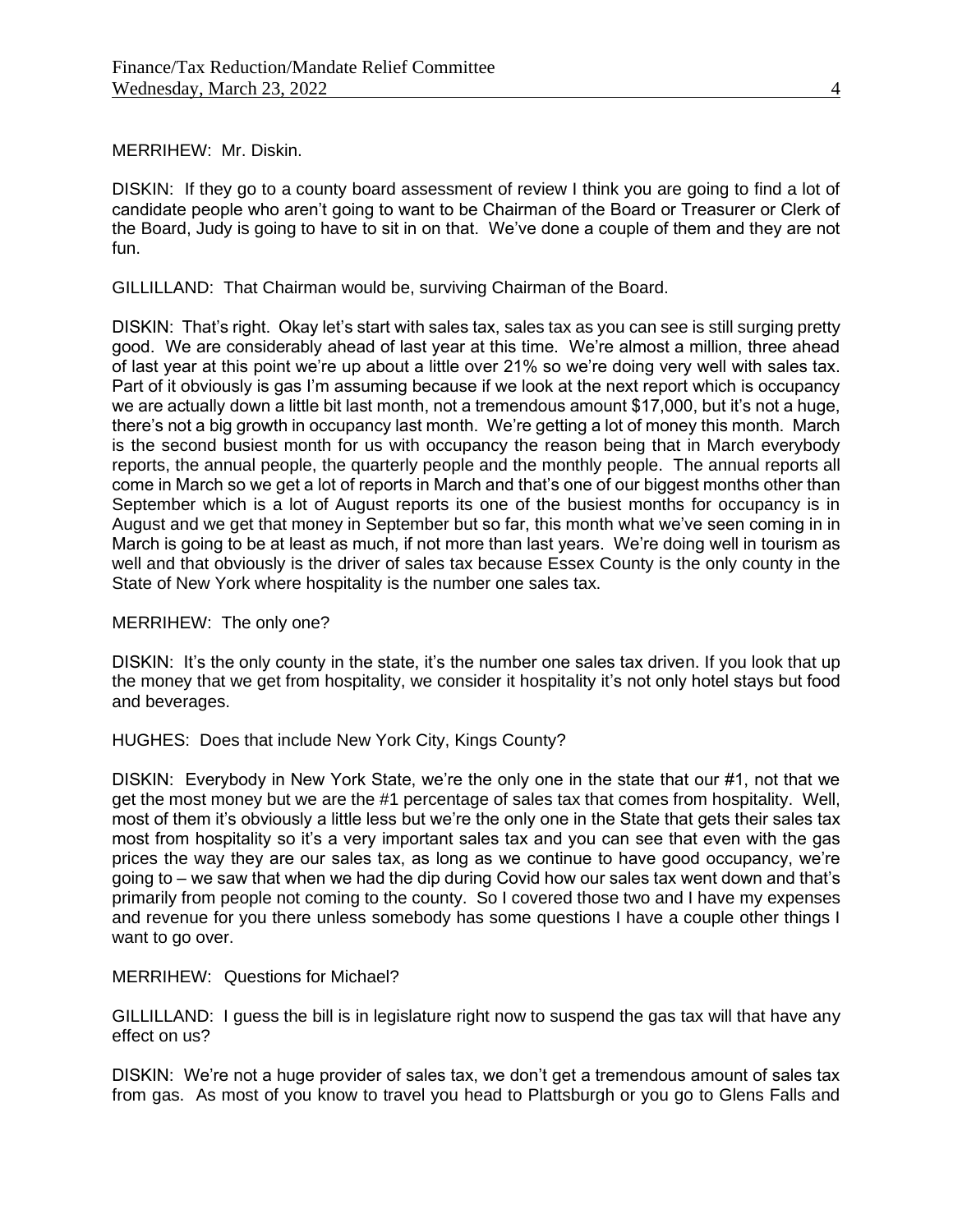you fill up because it's cheaper in Glens Falls most of the time although you'd be surprised you go to Glens Falls these days I can buy gas five cents cheaper in Ticonderoga than I can in Glens Falls right now. I'm not sure why that is but normally gas is cheaper in other towns and if you're traveling to go shopping which a lot of us do either to Warren County or Clinton County you're buying gas there as well but it will affect us in some other way if they cap that amount that we can do with sales tax or they reduce the amount. I think what they are talking about is taking away the state portion of it, not the county portion if I understand that correctly, counties to decide whether they can opt into that but my understanding is they are looking into the 4% of the state so it wouldn't necessarily effect our sales tax.

So if there are no questions I do have one resolution and I gave you the information on the Motor fuel, let me give you quickly Essex County and I sent this out to everyone last week, I got this from NYSAC, Essex County was motor fuel sales tax last year was up 41% in our sales. It's about average. The average for the State is around 37% and we were up a little over 41% in motor fuel and that's in a year when the motor fuel prices were starting to go up but not like they are today so you can see that part of that is when people are driving here. As we talked about in the past with tourism, people are starting to drive here rather than go other places that we see some of that.

Okay I do have one resolution and this one we've been doing for a couple years now and that's to approve us changing our hours beginning May 1<sup>st</sup> and ending on September 2<sup>nd</sup> rather than the end of August, make it end of the week rather than stopping in the middle of the week those hours change from 8 to 4 p.m. and we've found it's been pretty successful the last couple of years because people like to get in and get their things done early. The State law or County law does allow us to change our hours on our own in July and August be we need approval from the board to do from May to June so that's why I'm asking for a resolution.

MERRIHEW: Thank you very much.

## **RESOLUTION AUTHORIZING TO CHANGE THE HOURS IN THE OFFICE OF THE ESSEX COUNTY TREASURER TO BE OPEN FROM 8:00 A.M. TO 4:00 P.M. BEGINNING MAY 1, 2022 THROUGH SEPTEMBER 2, 2022. DeZalia, Hughes**

MERRIHEW: Comments, questions on the resolution? Being none, all those in favor, opposed – motion carries. Questions, comments while Michael is available?

HUGHES: Does the motor fuel include diesel?

DISKIN: Yes. All motor fuels. It doesn't include home heating fuels but it includes all kinds of motor fuels.

HUGHES: Thank you.

MERRIHEW: Questions, being none. Thank you very much.

DISKIN: Thank you.

MERRIHEW: Mr. Palmer.

PALMER: I did put on your desk for some resolutions. Sheriff Reynolds had mentioned to you that the Elizabethtown Community Hospital was going to end their nursing contract because they can't get enough people either. It was scheduled to end on March 31<sup>st</sup>, he went to them and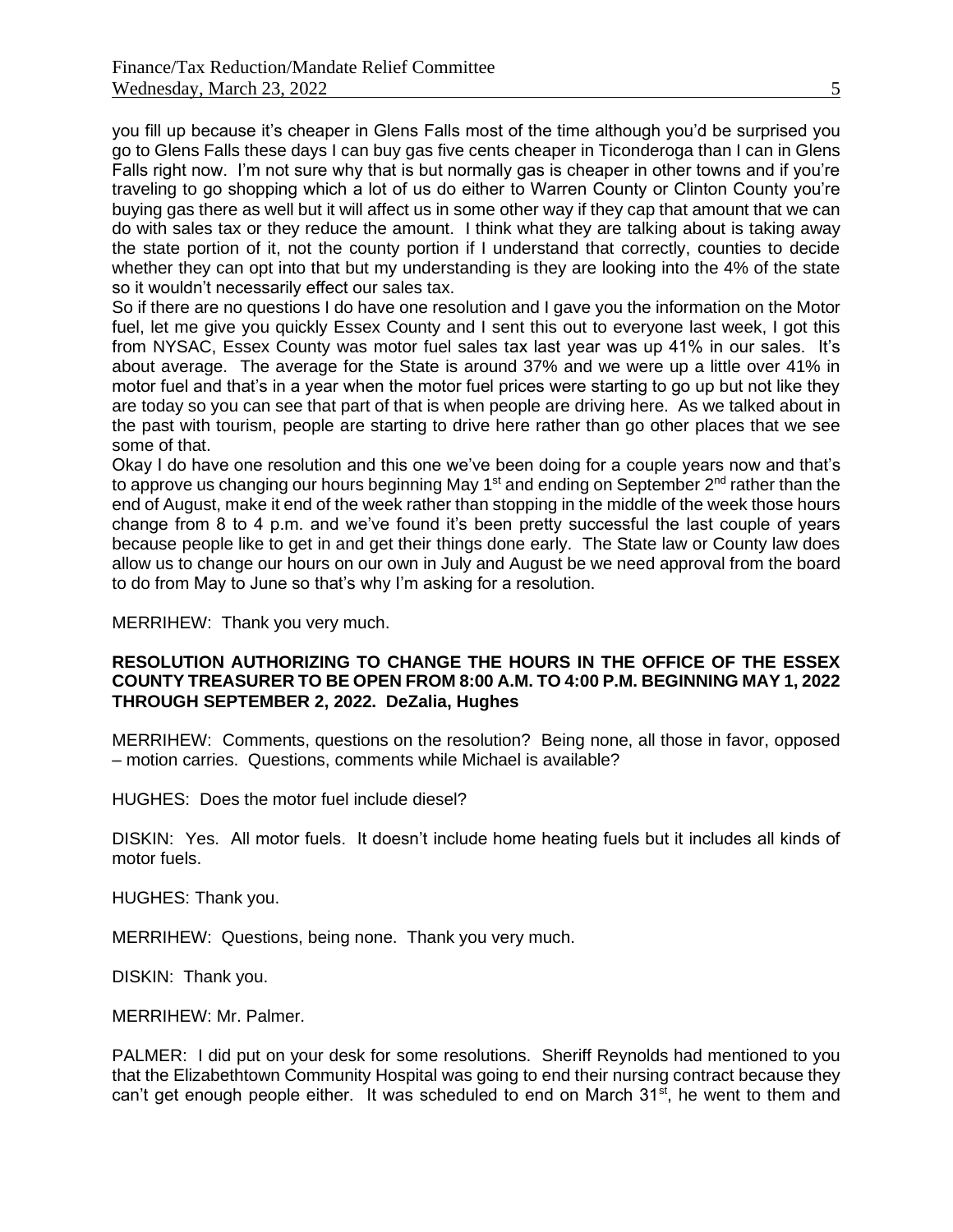asked them if they would extend it until at least June 30<sup>th</sup> to give him an opportunity to try and hire somebody or find another contractor, one or the other so I'm asking for a resolution to extend the nursing agreement contract with Elizabethtown Community Hospital for jail nursing services at the same terms and conditions as the expiring contract and it be extended until June 30, 2022.

## **RESOLUTION AUTHORIZING THE COUNTY CHAIRMAN OR COUNTY MANAGER TO EXECUTE A CONTRACT EXTENSION WITH ELIZABETHTOWN COMMUNITY HOSPTIAL FOR JAIL NURSING SERVICES AT THE SHERIFF'S DEPARTMENT THROUGH JUNE 30, 2022. Tyler, Hughes**

MERRIHEW: Questions on the motion? Being none, all those in favor, opposed – motion carries. Thank you.

PALMER: I also provided you a list of vehicles that we bid out and of course, unfortunately all of them we ended up having to pay more than what we budgeted. 2020 we didn't buy any vehicles, 2021 we ordered a number of vehicles through the fleet management program and we're not able to get any of them, they cancelled all of the fleet orders both out of Dodge and Chevy for that matter, all of them have stopped doing fleet. Fleet pricing is so much lower that the car manufactures are just saying we don't have enough chips we're not going to put them in fleet vehicles because it doesn't pay enough so those are not available. The ones you see on the list; the ones I'm asking for is permission to award these bids. We had two bids from Adirondack Auto and Huttig Nissan were the two that bid on these what is essentially nine vehicles. The \$12,000 on the two DPW that we ran over, Jim talked to you this morning about at the DPW meeting, he's going to cover that cost out of his, he has an equipment reserve account so he has the ability to go back and cover those expenses. The rest of them I will need to take out of either existing funds or contingent account or unreserved, unallocated fund balance but we are at the point where we are running pretty low on vehicles and maintenance to keep some of them going, are getting more expensive so I'm asking permission to award these and to cover the costs, the additional costs which if you removed Jim's is \$37,000, and I would, like I said take that out of either contingent account or unreserved depending on which department needs it. Some of the departments may have some additional funds within their budget that we can leverage but if not, I would need permission to do that.

MERRIHEW: So, for this specific motion, \$37,000.

**RESOLUTION AUTHORIZING THE PURCHASING AGENT TO AWARD BIDS FOR VARIOUS VEHICLES IN THE DEPARTMENTS OF DPW, EMERGENCY SERVICES, HEALTH & SAFETY, DSS, PUBLIC HEALTH AND OFFICE FOR THE AGING AND FURTHER AUTHORIZING ANY ADDITIONAL COST ASSOCIATED WITH SUCH BIDS TO BE PAID FROM EXISITNG FUNDS, CONTINGENCY ACCOUNT, OR UNALLOCATED, UNRESERVED FUND BALANCE. McNALLY, DeZalia**

MERRIHEW: Questions, comments?

HUGHES: Are we replacing vehicles in the fleet or adding to?

PALMER: These are all replacement vehicles.

HUGHES: Is there any money to be received in selling the vehicles we are replacing?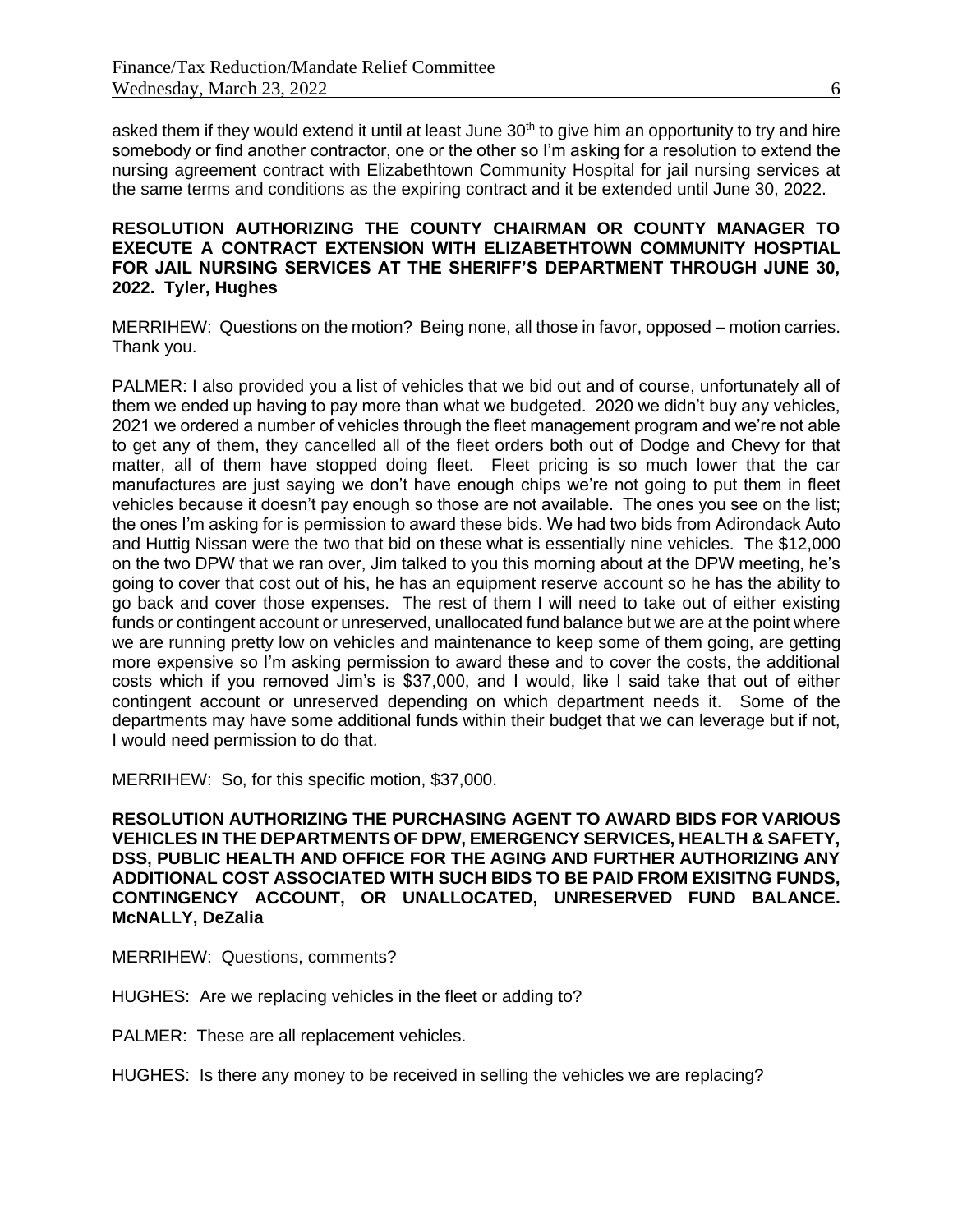PALMER: Typically what happens is we rotate the vehicles, what happens is we get about 170,000 or 180,000 miles, there's really no trade in value so then we just rotate them, you see them running around the buildings and grounds that's typically what we do with those vehicles.

MONTY: Do other departments where we are purchasing vehicles for them, do they have a capital reserve for purchasing?

PALMER: We don't on most of them. DSS, other than DPW, DSS is probably the largest purchaser of cars and the majority of those are covered by the State so you know, depending on the category and whichever particular service it's being used you get anywhere from 60% to 75% reimbursement so we have never set up a reserve in that because we've always, the State actually will tell you that, will tell them that once you purchase a vehicle and it reaches a certain amount of miles that you can do whatever you want with it, the State doesn't say we have to have it back because of our money or anything so, no we don't do it in those accounts. You know, it maybe something in Emergency Services now that we've got some additional vehicles in there that they didn't have before you may want to look at a reserve in those accounts but for most of them we don't purchase a lot of them. Aging we try to keep up with the nutrition vans because they put a lot of miles on them but the rest of them, a typical vehicle for us will get used six or seven years.

MONTY: Thank you.

McNALLY: Are all those vehicles ready to be picked up?

PALMER: I think Jim's has got to be ordered right?

DOUGAN: They said it was going to be 60 days.

PALMER: Yes, but the majority of these ones are off the lot, they are available off the lot again, that's why we are paying the additional price because we can't get fleet pricing.

MERRIHEW: Further questions on the motion? Being none, all those in favor, opposed – motion carries.

PALMER: The third one I had on for you was a resolution authorizing a MOU with the CSEA regarding, the CSEA has what's called a peer training program and they propose to provide at no cost to the county, a train the trainer where we send a couple people, Seth would be one and then the CSEA requires that it be at least one other CSEA employee, they go to the training, the CSEA covers the cost of the training, the motel stay, the food, those things and then once those people receive the training they can come back and train our people. Instead of hiring, we used to hire that contracted firm to come in and do some of the training, supposedly if we get certified through this program we would be able to do it without having to hire somebody to do it. Again, it's not something that costs us it's something that CSEA wants done just to protect the membership as part of their, and it's not the Local Unit it is the whole CSEA unit that's paying for this so we're asking for permission to sign an MOU with the CSEA regarding the peer to peer training program.

## **RESOLUTION AUTHORIZING THE COUNTY CHAIRMAN OR COUNTY MANAGER TO EXECUTE AN MEMORANDUM OF UNDERSTANDING (MOU) WITH THE CSEA PEER TRAINING PROGRAM WITH NO COST TO THE COUNTY. Hughes, Tyler**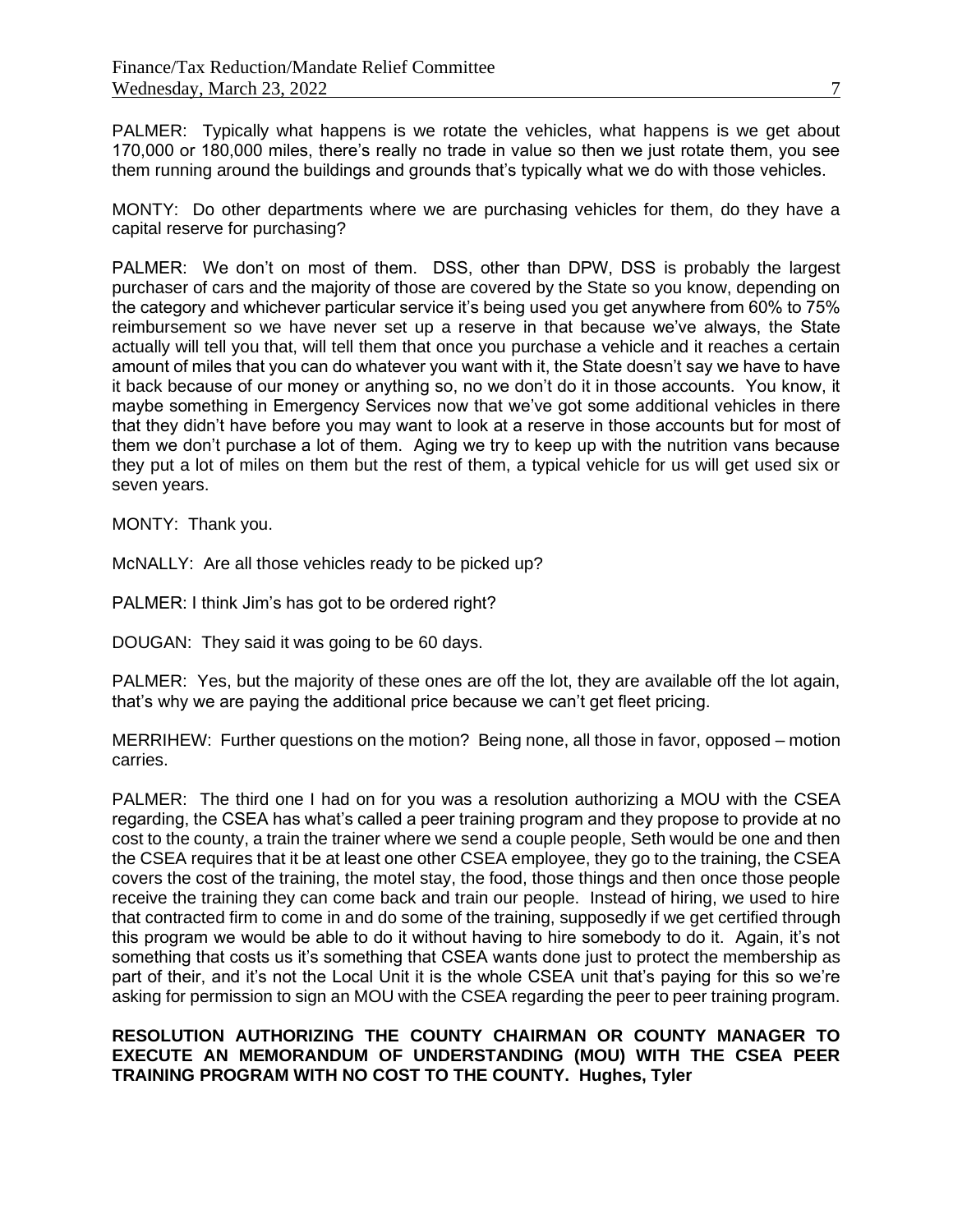MERRIHEW: On the motion?

MONTY: Is there going to be a vetting process on who gets to do this? If it's out of a department, does the department head get to say whether it's – you know maybe a position that they can't afford to have somebody away? I know with Corrections if you wanted to be a trainer, they reviewed their time and attendance, they did a lot of different other things to make sure that the person was –

PALMER: Obviously I want Seth to go I mean, that's his responsibility I want him there for that.

MONTY: Absolutely.

PALMER: The other person is supposed to be picked by the union and then we provide the time off for the trainee.

MONTY: Right and that's understandable but I'm just hoping that –

PALMER: I guess I don't know the name the CSEA has in mind.

MONTY: I'm just playing devil's advocate because I know sometimes people try to take advantage of situations.

MERRIHEW: Further questions on the motion? Being none, all those in favor, opposed – carries also.

PALMER: And the last one I have and I didn't have in your packet but we need a resolution again, this is a standard one we do every year with North Country Workforce Investment Board, it just provides that the Chairman of the Board can enter into that agreement with the Workforce Investment Board.

### **RESOLUTION AUTHORIZING THE COUNTY CHAIRMAN OR COUNTY MANAGER TO EXECUTE AN AGREEMENT WITH THE NORTH COUNTRY WORKFORCE INVESTMENT BOARD AND TO PROVIDE REQUIRED ONE-STOP OPERATOR FIREWALL AGREEMENT FOR THE PERIOD JULY 1, 2021 – JUNE 30, 2025. DeZalia, Tyler**

MERRIHEW: Questions, comments? All those in favor, opposed – motion carries. Thank you.

PALMER: That's all I had.

MERRIHEW: Further questions while he is available on any topic you can think of? So we'll move next on the agenda, Mr. Keegan is with us today from North Country Community College.

KEEGAN: Good morning everyone, nice to see you. Happy Spring. As always, I want to thank you for your ongoing support for our students and our college and our mission, we are really grateful for it. I want to give you a few updates. We are on spring break so students are just past their mid-terms and I think a break is probably well deserved. When we will come back, we will have two months until the end of the semester and we will be doing a face to face commencement and I know that some of you received invites to that so if you can join us that would be wonderful. I know that there are some new supervisors that we've been in contact with via email and I'm looking forward to the opportunity to get some time with you and see how the college can better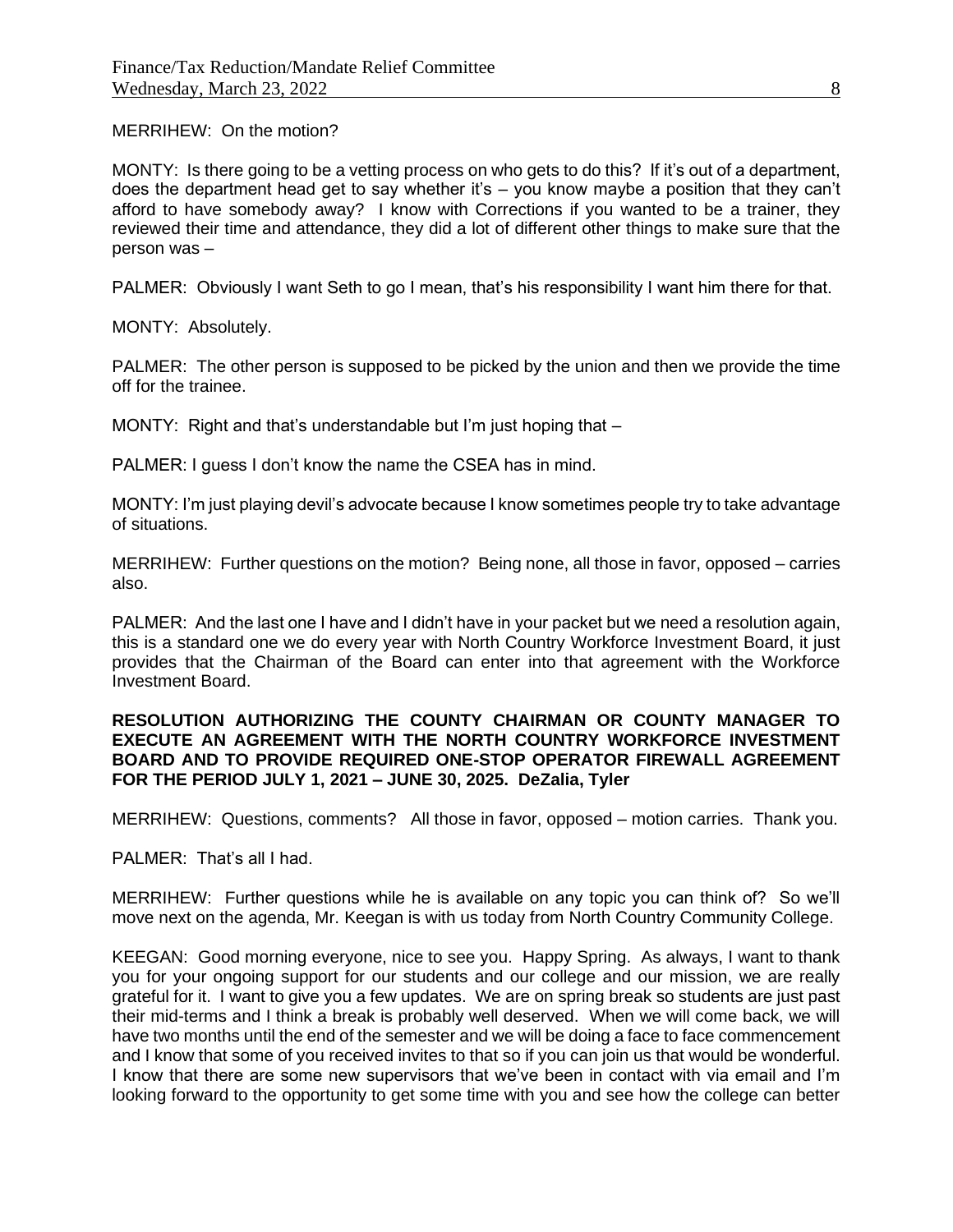serve your constituents particularly now our ability to meet face to face is reopening up.

A couple of highlights I wanted to mention to you, some weeks it feels like we get a lot of good news they are few and far between but last week was one of those. We received a reaffirmation of our accreditation from the Middle States Council and Higher Education, that's our accrediting body. We got an eight-year accreditation which is just an incredible testimony to the working faculty and staff over these last several years and it puts us in good standing moving forward and it will also us to continue to receive Title IIII funds, Pell funding which is it's great, both a sigh of relief and an exclamation of joy so that was really wonderful news.

We also received the same day, that we had been the recipient of a million dollar grant to upgrade our nursing labs. Mr. Gillilland, thank you for your letter of support. Shaun and his counterpart Don Dabiew wrote a letter to Representative Stefanik's office in support of that, it's to upgrade the nursing labs in all three campuses' to really provide our nurses with state of the art technically to be able to serve the patients and families in the region. We know we've got huge deficits there and we're just mentioning that. So that was wonderful news and we'll be working on what that looks like in practice going forward.

And Mr. Gillilland also supported a letter to EMS to make sure that we were able to a course sponsorship application, we were having problems getting that I think I reported that last time. We received that and are in the process of filling that out which will allow us to deliver EMS classes assuming that we are approved and right now we are in negotiations with some others about getting on board for the fall regardless of whether or not we have core sponsorship and then Mr. DeLoria I got your email I was copied on it, around the waste water operator that has been moved, it's approval stage at the DEC so we are expecting we will have the basic water operator training, we're shooting for the start in the fall so those folks may not need to travel to central New York we will keep you in the loop as we know more about that.

DELORIA: Thank you.

KEEGAN: And just a couple of other items, you may have seen our Women's Basketball Team earned a third straight trip to the national championships for the National Junior Conference of Athletics, they placed fifth overall in the nation which is a real feat for a small community college placing above its weight so that was really wonderful and that's it, that's my report. I'm happy to take any questions.

MERRIHEW: Thank you very much Joe.

TYLER: I would like to offer a resolution of congratulations for his accreditation to the school getting that accreditation.

## **RESOLUTION OF CONGRATULATIONS TO NORTH COUNTRY COMMUNITY COLLEGE ON RECEIVING AN EIGHT (8) YEAR ACCREDITATION FROM MIDDLE STATES COMMISSION ON HIGHER EDUCATION. Tyler, unanimous**

MERRIHEW: Thank you very much on that and a shout out also I would send out my congratulations to both Shaun and your University those are three big deals right there that sort of blends out to our EMS program and it's just very tremendous.

KEEGAN: Thank you.

MERRIHEW: Comments or questions?